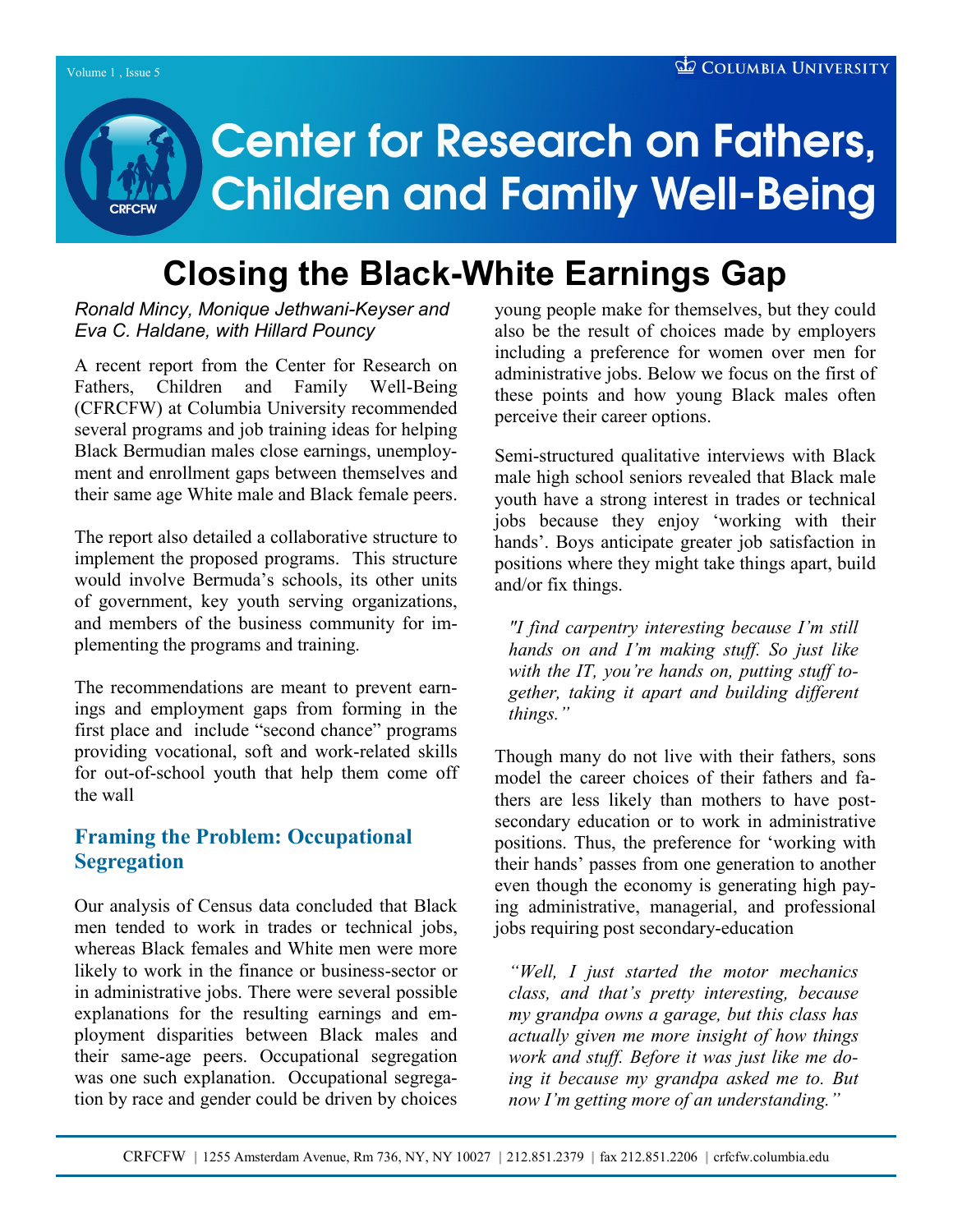One boy had considered the corporate sector but his mom convinced him to pursue engineering.

*"Well she always wants me to do something that I'm gonna like. When I used to tell her I wanted to go into the business field, she really didn't think that was for me and I think she was right there. She always like encouraged me to go into …the mechanical area, but I always you know thinking of money first. Yeah it's Bermuda, I wanted to get a job in one of the big insurance firms there so, but like she kinda help me out in making up that decision that uh, that something more hands-on was right for me."* 

Bermuda"s parents generally, and her youthserving organizations especially, can send a more useful message to males that "working with one"s hands' and post-secondary schooling are not mutually exclusive. Even surgeons work with their hands.

Programs that expose Black male youth to highwage jobs in finance and business sectors through mentoring and job-shadowing opportunities may change their perceptions about gender and work. If done effectively, the exposure will counteract their self-imposed barriers to high-wage jobs while also combating lingering employer discrimination – a factor also noted by the study.

# **Policies and Programs to Improve the Employment and Educational Outcomes of Black Bermudian Youth<sup>1</sup>**

From our original report and in follow-up policy discussions we concluded that an extensive world of work and job-exposure program was needed. Such an effort would involve multiple sectors, including: schools, businesses, government, and the non-profit community. The effort would also include the following components and target inschool and out-of-school youth.

#### **In-School Policies and Programs**

- 1. Extensive guidance counseling in high school
- 2. Guidelines that document job requirements distributed to school guidance departments by members of the business community.
- 3. Career Academies for Career Exposure
- 4. Enhanced and expanded business mentoring and job exposure/ experience for public school students.
- 5. Educational scholarships
- 6. Better Workforce outcomes for Bermuda College **Graduates**

#### **Out-of-School Policies and Programs**

- 1. Tutoring for the GED
- 2. Job Corps

To implement these policies we offer two guidelines: (1) Collaboration matters and (2) Evaluation matters. We also highlight two US-based programs that Bermuda might consider replicating and offer suggestions for upgrades at Bermuda College.

#### **Collaboration Matters**

We recommend a strong collaborative effort involving schools, businesses, other government agencies and non-profit organizations to implement the policies and programs that can reduce occupational segregation and increase earnings among Black Bermudian males. Schools already serve in-school youth with teachers, curricula, and guidance personnel. However, in the proposed collaboration teachers would send different messages, curricula would be revised, and more guidance personnel would be available to identify students' career interests earlier, so they are better prepared to make choices about post-secondary schooling. The government would provide oversight, leadership and funding for program operations, evalua-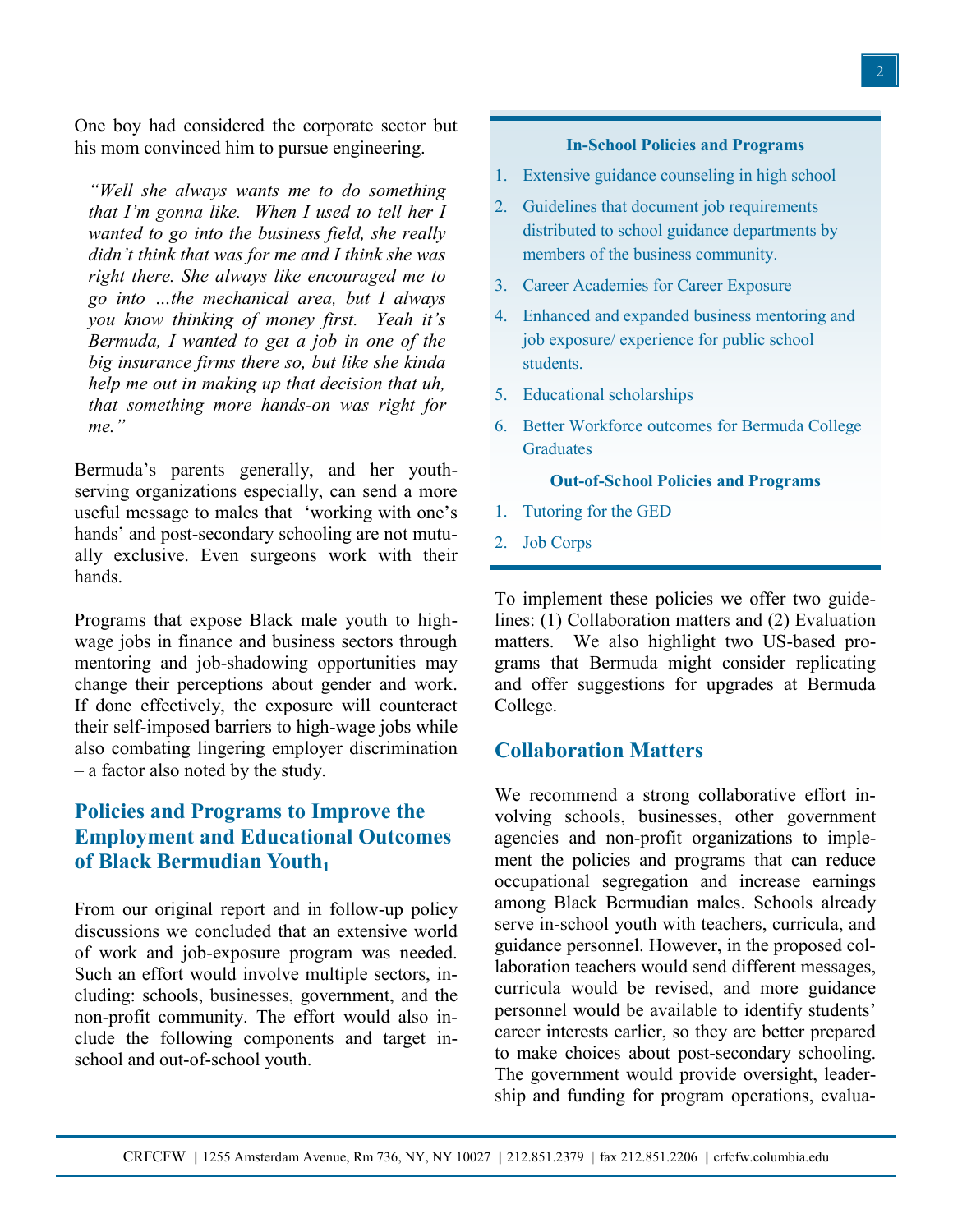tion and capacity building. Non-profit organizations would provide after school supports to inschool youth and undertake proposed program activities for out-of-school youth. Finally, businesses would contribute jobs and internships, and guidance to schools and non-profit organizations about the hard and soft skills young people need to be successful in the workplace. Businesses should also play a leading role in guiding curricula changes and in monitoring program content and standards.

### **Evaluation Matters**

Evaluation matters because programs with impacts that have been demonstrated by a rigorous, multisite evaluation are more likely to be replicated successfully at a national scale. This may occur because the capacity to replicate the program had to be developed in order to undertake the multi-site evaluation, and therefore, the technical assistance required to undertake subsequent replication already exists. For example, the island"s mentoring programs, Youthnet and Big Brothers/Big Sisters, are both based on a program model whose impacts were confirmed by a rigorous, multisite evaluation in the U.S. The model was brought to Bermuda in 1999 and Youthnet has grown to become the island"s largest mentoring program. Youthnet is school-based and matches senior- age adults with primary school students. By 2007, 50 volunteers in 18 schools had formed over 500 student-mentor relationships.

Bermuda"s businesses have involved themselves with Youthnet, creating an infrastructure that can be used to expand the Island"s job-shadowing options. Recently the Berkeley Institute teamed up with Youthnet and Appleby, an offshore law firm, to produce a corporate mentoring program for 33 of the Berkeley schools "S1" middle school students. Twenty-five mentors from Appleby will become "buddies" for 18 months so that the students will gain "the skills and confidence to be responsible for their own futures.'' In a similar vein, Caitlin Insurance offers a mentoring program for "S3-S4"

students. Those that maintain a grade of B or better receive a \$10,000 college scholarship.

Although some adaptation may be required to adjust for local conditions, once replicated successfully, programs that have demonstrated positive impacts in a rigorous evaluation are likely to be successful elsewhere. Below we identify two additional programs with positive impacts on secondary-school graduation or the employment and earnings of young Black males in rigorously evaluated, multi-site, demonstration projects that show promise for reducing occupational segregation in Bermuda.

## **Programs for Young Black Bermudian Males**

Bermuda businesses offer some courses and programs designed to increase the number of Black Bermudian students that receive jobs in Bermuda"s high-paying industries. For example, for the past three years The Bermuda Employer's Council has offered business skills training to "S4" students at the Cedarbridge Academy. Their WorkReady program teaches resume writing, interviewing, business dress, interpersonal actions and reactions, personal behavior, business writing, e-mail etiquette and customer service perspectives. To make sure the curriculum complies with business standards, the Council supplies its own professional trainers from the business world. The Employer"s Council recently expanded the Work-Ready business skills program to non-school and dropout youth at the Adult Education School.

We endorse the training and themes of such a program. However, we recommend that Bermuda replicate Career Academies, which employs the same themes beginning much earlier in the high school years. If successfully replicated, this model could help Black males and many other Bermudian students qualify for jobs in Bermuda"s high-paying industries.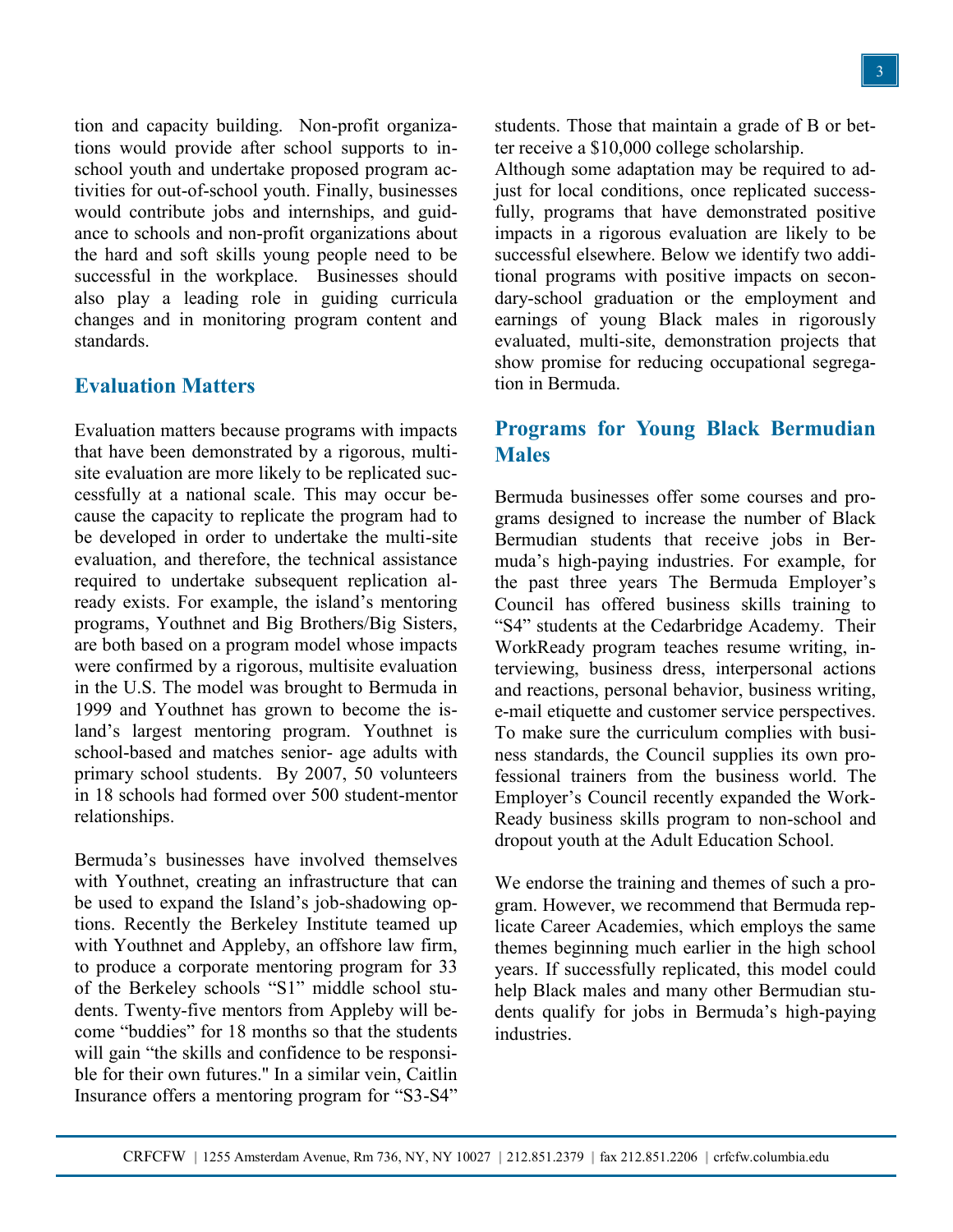#### **Career Academies**

The Career Academies model was developed in the United States in 1969 to promote school to work transitions for urban youth who thrive from work-based learning opportunities. Over 2500 Career Academies, each involving 100-200 students, operate in the United States and they organize students" experiences around specific career-based themes (health and hospitals, for example). In pursuing this theme, students take academic, career, and technical courses, while participating in jobshadowing experiences organized by school-local employer collaborations. A rigorous, long-term, multi-site evaluation has shown very positive impacts of the Career Academy model on school completion and earnings, especially for at-risk Black males<sup>2</sup>. This places Career Academies in a class of its own and should be of particular interest to Bermudians.

#### **Job Corps**

In the U.S., Job Corps is the largest, federally funded, vocationally focused education program for disadvantaged youth. It mostly serves non-White, high school dropouts between 16 and 24 years old including many with criminal records, especially among Black males. The primary services include vocational training in more than 75 trades, with input from local businesses and labor unions that provide information about specific competencies required by the training. A recent rigorous evaluation with a four-year follow-up showed that Job Corps had large and statistically significant impacts on GED training and small positive impacts on average weekly earnings. There were no overall significant effects on earnings after 1998 when the downturn leading to U.S. 2001 recession began<sup>3</sup>. However, earnings impacts were significantly positive for older (20-24 year-old) participants even during the 1998-2003 downturn<sup>4</sup>. In the past, Bermudians tried to replicate a Job Corps program for non-school youth, but the effort was never fully implemented. We recommend re-introducing a Job Corps program

with a sufficiently large and committed partnership--among business, government, the schools, and non-profits-- to make the replication work.

#### **Upgrades at Bermuda College**

A larger number of Black male students will enroll in Bermuda College than ever before because its tuition is now free and the proportion of boys enrolled in Bermuda's public secondary school is rising for unexplained reasons. Bermuda"s knowledge-based economy demands higher education, but many young Black Bermudian men fear that the college will not provide them with a rigorous educational experience and that they will encounter the same negative experiences with peers that prevented them from taking full advantage of what was available in secondary school. There are jobs in the island"s economy requiring more than a high school diploma, but less than a four-year degree and these positions go begging. The college is a natural candidate for offering the training to serve this market. What are these jobs? What course/career offerings could Bermuda College provide to enable more young Black Bermudian men to secure them? What is Bermuda College doing to address the concerns of young Black Bermudian males about rigor and negative peer pressure? Put differently, what changes would make Bermuda College a more effective piece of Bermudas" workforce development system, especially in ways that give young Black men the skills they need to secure higher paying jobs?

These are the other critical questions that the island must address to enable young Black men to fully participate in the economic opportunities others now enjoy and in addressing these questions it is clear that businesses in Bermuda must play a leading role, along with other critical stakeholders in government, the schools, and the non-profit sector.

#### **The Funding Question**

The business community's efforts to prepare Ber-